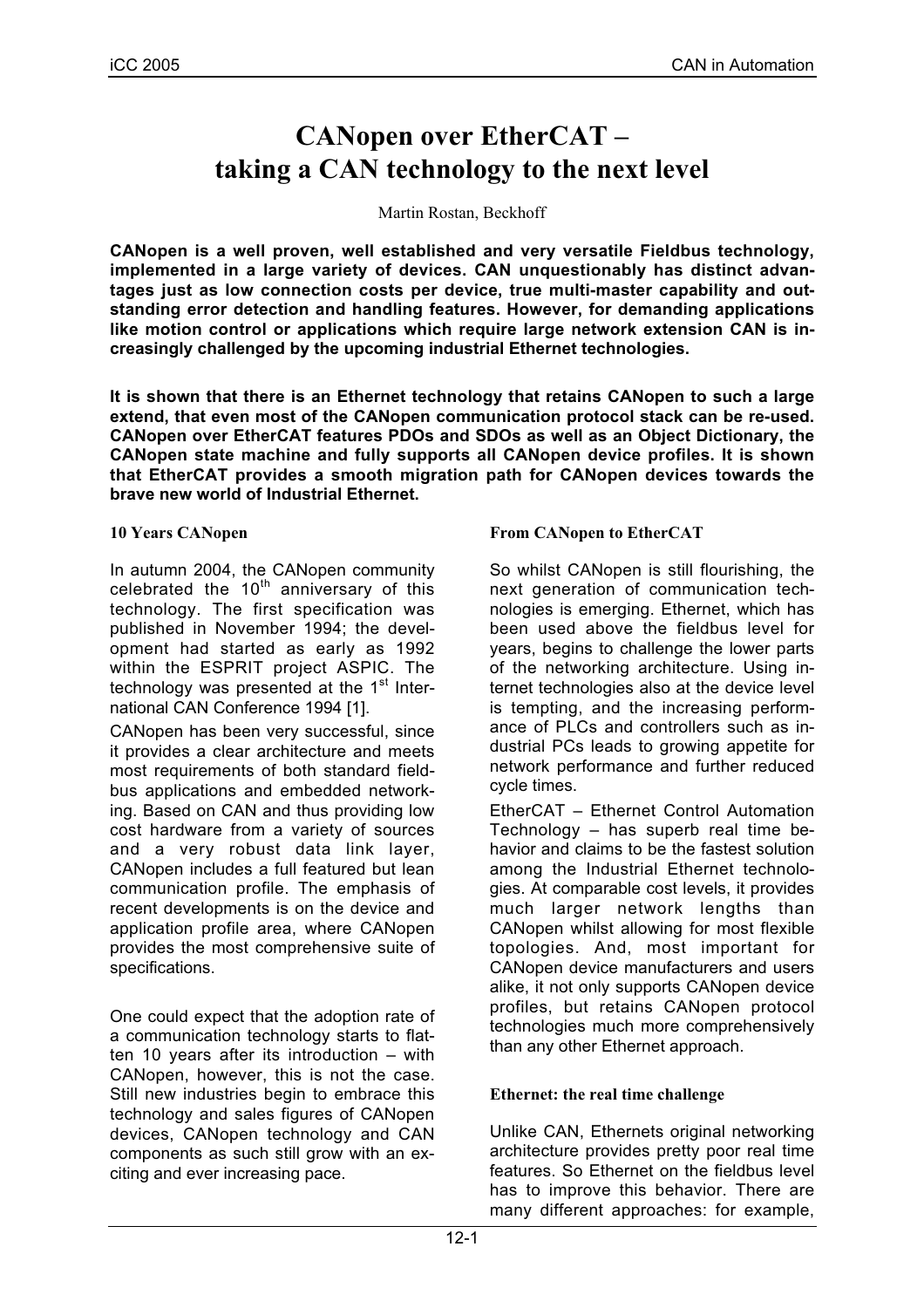the CSMA/CD media access procedure is disabled via higher level protocol layers and replaced by time slicing or polling; other propositions use special switches that distribute Ethernet packets in a precisely controlled timely manner. Whilst these solutions may be able to transport data packets more or less quickly and accurately to the connected Ethernet nodes, the times required for the redirection to the outputs or drive controllers and for reading the input data strongly depend on the devices hard- and software implementation.

If individual Ethernet frames are used for each device, the usable data rate is very low in principle: The shortest Ethernet frame is 84 bytes long (incl. inter-packet gap). If, for example, a drive cyclically sends 4 bytes of actual value and status information and accordingly receives 4 bytes of command value and control word information, at 100% bus load (i.e. with infinitely short response time of the drive) a usable data rate of only 4/84= 4.7% is achieved. At an average response time of 10 µs, the rate drops to 1.9%. These limitations apply to all real-time Ethernet approaches that send an Ethernet frame to each device (or expect a frame from each device), irrespective of the protocols used within the Ethernet frame.

## **EtherCAT operating principle**

EtherCAT technology overcomes these inherent limitations of other Ethernet solutions: the Ethernet packet is no longer received, then interpreted and process data then copied at every device. The Ether-CAT slave devices read the data addressed to them while the frame passes through the node. Similarly, input data is inserted while the telegram passes

through (see Fig. 1). The frames are only delayed by a few nanoseconds.

Since an Ethernet frame comprises the data of many devices both in send and receive direction, the usable data rate increases to over 90%. The full-duplex features of 100BaseTX are fully utilized, so that effective data rates of > 100 Mbps (>90% of 2 x 100 Mbps) can be achieved.

The Ethernet protocol according to IEEE 802.3 remains intact right up to the individual device - and even to terminals within a modular I/O station; no sub-bus is required. In order to meet the requirements of an electronic terminal block, only the physical layer in the coupler device is converted from twisted pair or optical fiber to E-bus (alternative Ethernet physical layer: LVDS according to [4,5]). The signal type within the terminal block (E-bus) is also suitable for transfer via a twisted pair line over short distances (up to 10 m). The terminal block can thus be extended very cost-efficiently. Subsequent conversion to Ethernet 100BASE-TX physical layer is possible at any time.

## **EtherCAT Features: Protocol**

The EtherCAT protocol is optimized for process data and is transported directly within the Ethernet frame thanks to a special Ethertype. It may consist of several sub-telegrams, each serving a particular memory area of the logical process images that can be up to 4 gigabytes in size. The data sequence is independent of the physical order of the Ethernet terminals in the network; addressing can be in any order. Broadcast, Multicast and communication between slaves are possible.

EtherCAT only uses standard frames according to [3] - the frames are not shortened. EtherCAT frames can thus be sent from any Ethernet controller (master), and standard tools (e.g. monitor) can be used.



Figure 1: process data is inserted on the fly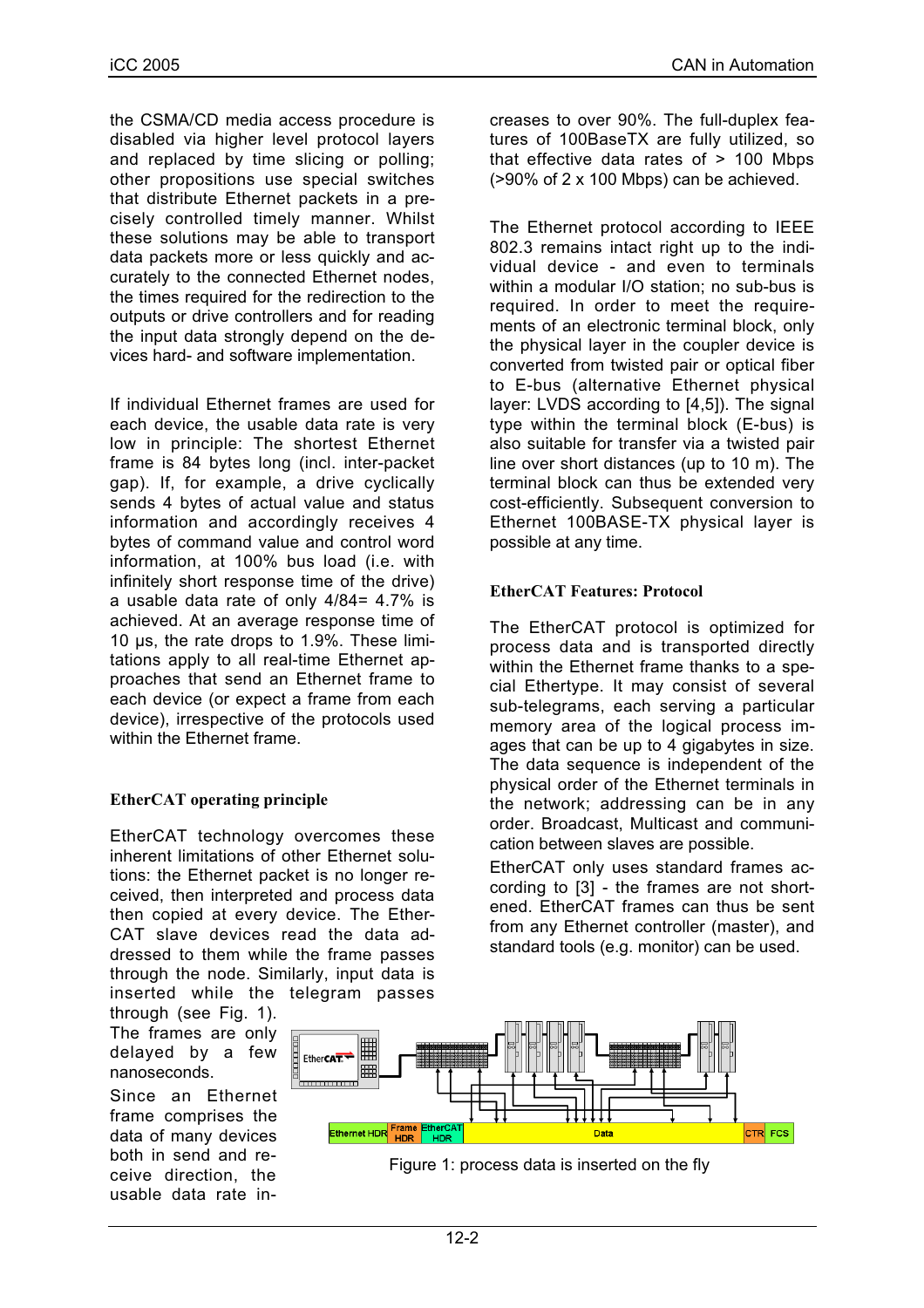## **EtherCAT Features: Topology**

Line, tree or star: EtherCAT supports almost any topology (see Fig. 2). The bus or line structure known from CANopen thus also becomes available for Ethernet.



Figure 2: most flexible EtherCAT Topology

Particularly useful for system wiring is the combination of line and branches or stubs: the required interfaces exist on the couplers; no additional switches are required. Naturally, the classic switch-based Ethernet star topology can also be used.

The Ethernet physical layer (100BASE-TX) enables a cable length of 100 m between two devices; the E-bus line is intended for distances of up to 10m. For each connection, the signal variant can be selected individually. Since up to 65535 devices can be connected, the size of the network is almost unlimited.

## **EtherCAT Features: Distributed clocks**

Accurate synchronization is particularly important in cases where spatially distributed processes require simultaneous actions. This may be the case, for example, in applications where several servo axes carry out coordinated movements simultaneously.

The most powerful approach for synchronization is the accurate alignment of distributed clocks, as described in the new IEEE 1588 standard [6]. In contrast to fully synchronous communication, where synchronization quality suffers immediately in the event of a communication fault, distributed aligned clocks have a high degree of tolerance vis-à-vis possible fault-related delays within the communication system.

With EtherCAT, the data exchange is fully based on a pure hardware machine. Since the communication utilizes a logical (and thanks to full-duplex Fast Ethernet also physical) ring structure, the master clock can determine the propagation delay offset to the individual slave clocks simply and accurately - and vice versa. The distributed clocks are adjusted based on this value, which means that a very precise network-wide time base with a jitter of significantly less then 1 microsecond is available. (See Fig. 3). External synchronization, e.g. across the plant, is then based on IEEE 1588.





## **EtherCAT Features: Performance**

EtherCAT reaches new dimensions in network performance. Thanks to hardware integration in the slave and direct memory access to the network card in the master, the complete protocol processing takes place within hardware and is thus fully independent of the run-time of protocol stacks, CPU performance or software implementation. The update time for 1000 I/Os is only 30 µs - including I/O cycle time. Up to 1486 bytes of process data can be exchanged with a single Ethernet frame - this is equivalent to almost 12000 digital inputs and outputs. The transfer of this data quantity only takes 300 µs.

The communication with 100 servo axes only takes 100 µs. During this time, all axes are provided with command values and control data and report their actual position and status. The distributed clock technique enables the axes to be syn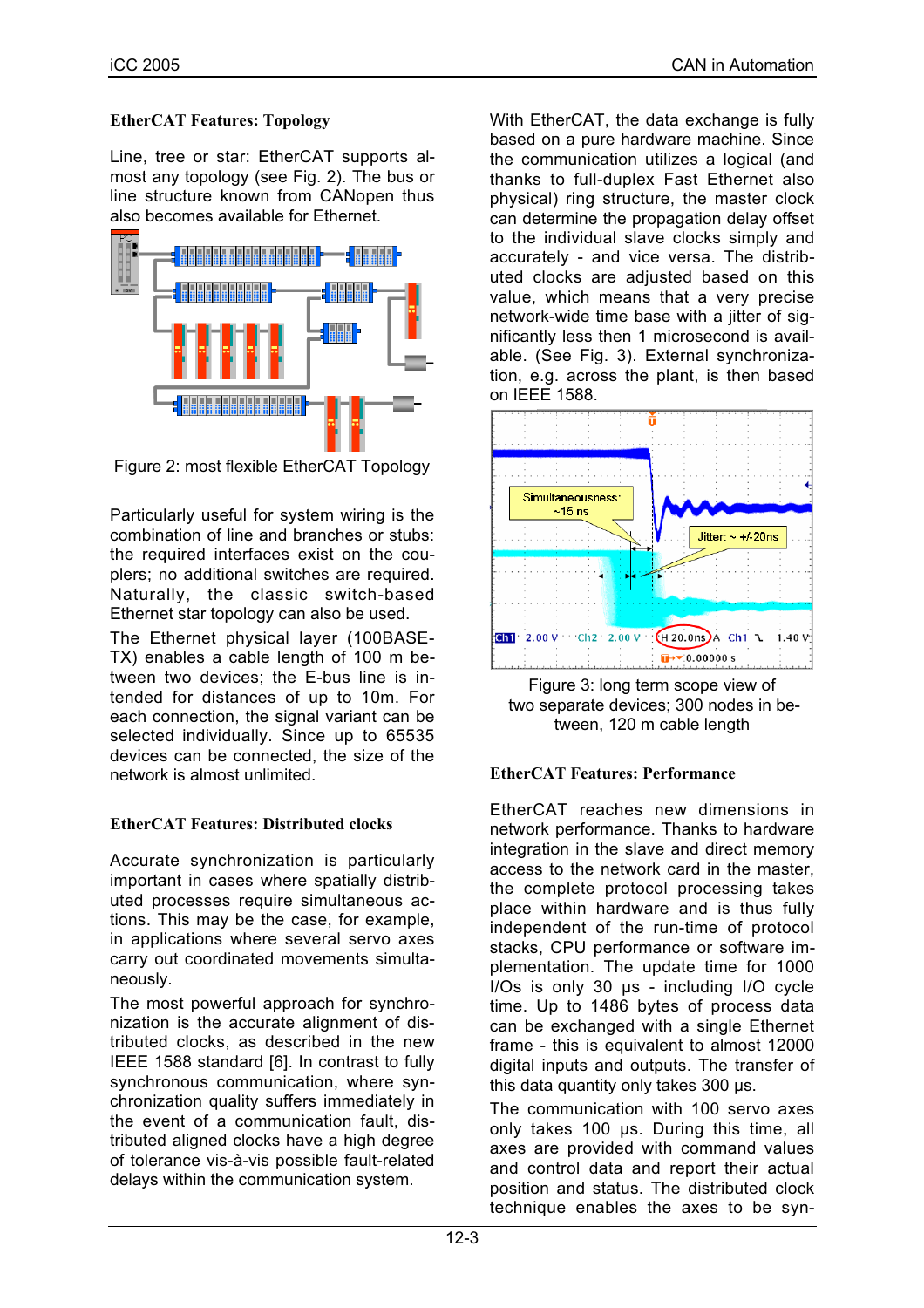chronized with a deviation of significantly less than 1 microsecond.

The extremely high performance of the EtherCAT technology enables control concepts that could not be realized with classic fieldbus systems. With EtherCAT, a communication technology is available that matches the superior computing capacity of modern Industrial PCs. The bus system is no longer the bottleneck of the control concept. Distributed I/Os are recorded faster than is possible with most local I/O interfaces. The EtherCAT technology principle is scalable and not bound to the baud rate of 100 MBaud – extension to GBit Ethernet is possible.

# **EtherCAT Features: Diagnostics**

Experience shows that availability and commissioning times crucially depend on the diagnostic capability. Only faults that are detected quickly and accurately and located unambiguously can be rectified quickly. Therefore, special attention was paid to exemplary diagnostic features during the development of EtherCAT.

During commissioning, the actual configuration of the nodes (e.g. drives or I/O terminals) should be checked for consistency with the specified configuration. The topology should also match the configuration. Due to the built-in topology recognition down to the individual terminals, this verification can not only take place during system start-up, automatic reading in of the network is also possible (configuration upload).

Bit faults during the transfer are reliably detected through evaluation of the CRC checksum. Apart from broken wire detection and localization, the protocol, physical layer and topology of the EtherCAT system enable individual quality monitoring of each individual transmission segment. The automatic evaluation of the associated error counters enables precise localization of critical network sections. Gradual or changing sources of error such as EMI influences, defective connectors or cable damage are detected and located, even if they do not yet overstrain the self-healing capacity of the network.

## **EtherCAT Features: Safety**

Integrated functional safety is an important feature for device level communication systems. The EtherCAT safety protocol is qualified for SIL 3 applications according to IEC61508 and thus meets all factory automation safety requirements. First products implementing EtherCAT safety will be available in the second quarter 2005.

## **EtherCAT instead of PCI**

With increasing miniaturization of the PCcomponents, the physical size of Industrial PCs is increasingly determined by the number of required slots. The bandwidth of Fast Ethernet, together with the process data width of the EtherCAT communication hardware enables new directions: classic interfaces that are conventionally located in the IPC are transferred to intelligent EtherCAT interface terminals.

Apart from the decentralized I/Os, drives and control units, complex systems such as fieldbus masters, fast serial interfaces, gateways and other communication interfaces can be addressed. So CANopen network segments can easily be integrated in EtherCAT environments (see Fig. 4).



Figure 4: EtherCAT instead of PCI

Even further Ethernet devices without restriction on protocol variants can be connected via decentralized switch ports. The central IPC becomes smaller and therefore more cost-effective. One Ethernet interface is sufficient for the complete communication with the periphery.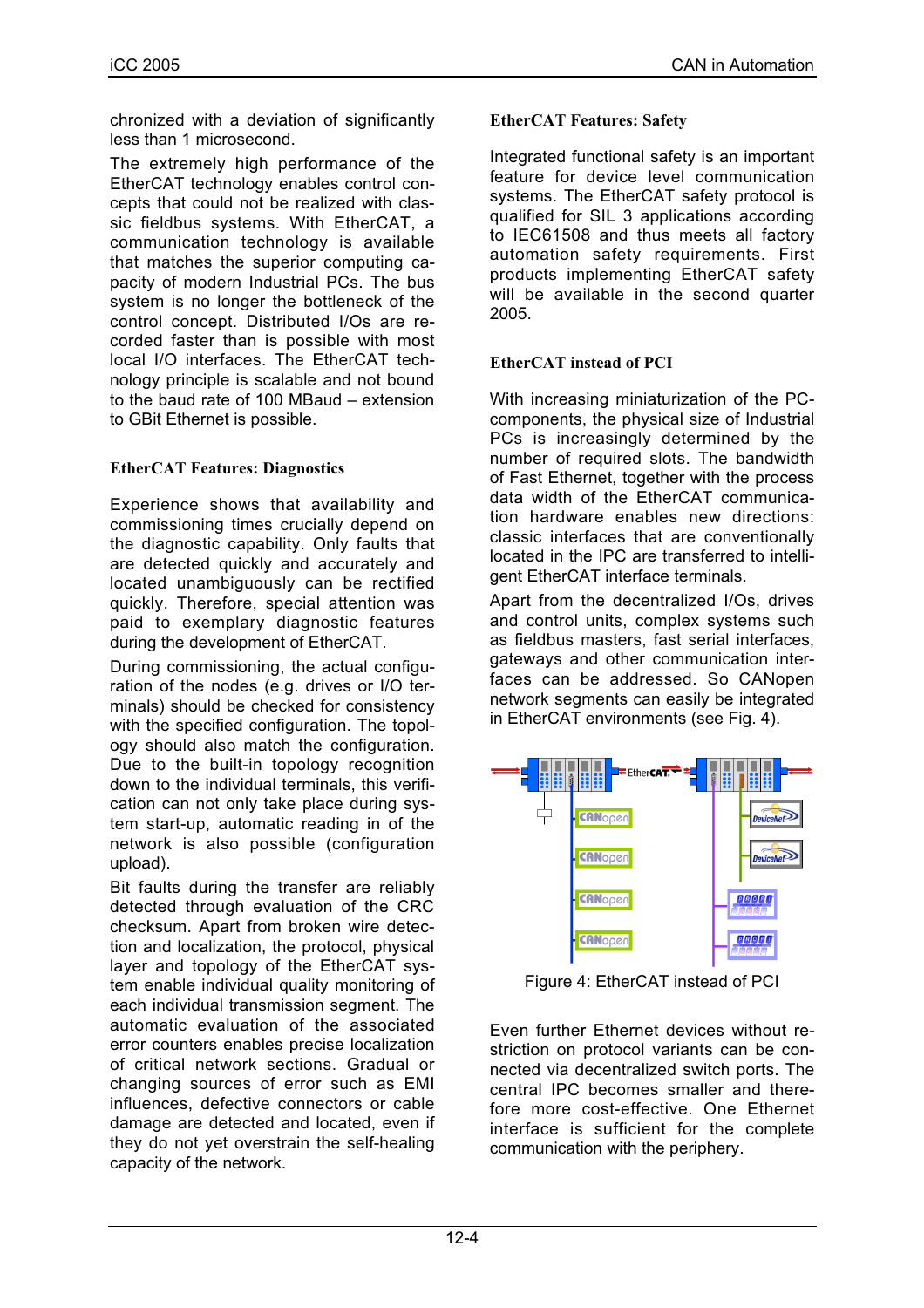## **CANopen over EtherCAT (CoE)**

EtherCAT provides the same communication mechanisms as CANopen [9]: object dictionary, PDO (process data objects) and SDO (service data objects) - even the network management is comparable.

#### **Network Management (NMT)**

Like with CANopen, the EtherCAT state machine consists of four states. The only difference is the CANopen STOPPED state, which has been replaced by the EtherCAT SAFE-OPERATIONAL state. Like in STOPPED, the outputs are disabled – however, the input data may still be communicated. Thus the machine status is known before the outputs are activated.

#### **Service Data Objects (SDO)**

The CANopen SDO protocol is used with EtherCAT as well – in default mode even without any changes. If desired, one can use a protocol extension in order to allow for more than 8 bytes per message. It is also possible to up- or download all subobjects (addressed by sub-indices) of an object at once. These extensions are optional and do not have to be supported. It is even possible to re-use the CAN/ CANopen SDO protocol implementation in an EtherCAT device.

## **Process Data Objects (PDO)**

EtherCAT organizes the process data in process data objects - just like CANopen. PDO mapping and the corresponding object dictionary entries are available. Since EtherCAT is not limited to 8 Bytes per PDO, more than 64 application objects may be mapped – if supported by the device.

## **Device profiles**

The device profiles describe the application parameters and the functional behavior of the devices including the device class-specific state machines. For most device classes, CANopen already offers reliable device profiles, for example for I/O

devices, drives or valves. Users are familiar with these profiles and the associated parameters and tools. No EtherCATspecific device profiles have therefore been developed for these device classes. Instead, very similar interfaces for CANopen device profiles are being offered. This greatly assists users and device manufacturers alike during the migration from CANopen to EtherCAT.

#### **IEC 61491 over EtherCAT (SoE)**

Another motion control device profile is specified in IEC61491 [10]. This standard is also known as SERCOS interface™. The IEC61491 servo drive profile is supported on EtherCAT as well. The service channel, and therefore access to all parameters and functions residing in the drive, is based on the EtherCAT mailbox. The process data, here in the form of AT and MDT data, are transferred using EtherCAT slave controller mechanisms. The EtherCAT slave state machine can also be mapped easily to the phases of the IEC61491 protocol.



Figure 5: Ethernet over EtherCAT

## **Ethernet over EtherCAT (EoE)**

The EtherCAT technology is not only fully Ethernet-compatible, but also characterized by particular openness "by design": the protocol tolerates other Ethernetbased services and protocols on the same physical network - usually even with minimum loss of performance. There is no restriction on the type of Ethernet device that can be connected within the Ether-CAT segment via a switch port. The Ethernet frames are tunneled via the EtherCAT protocol, which is the standard approach for internet applications (e.g. VPN, PPPoE (DSL) etc.). The EtherCAT net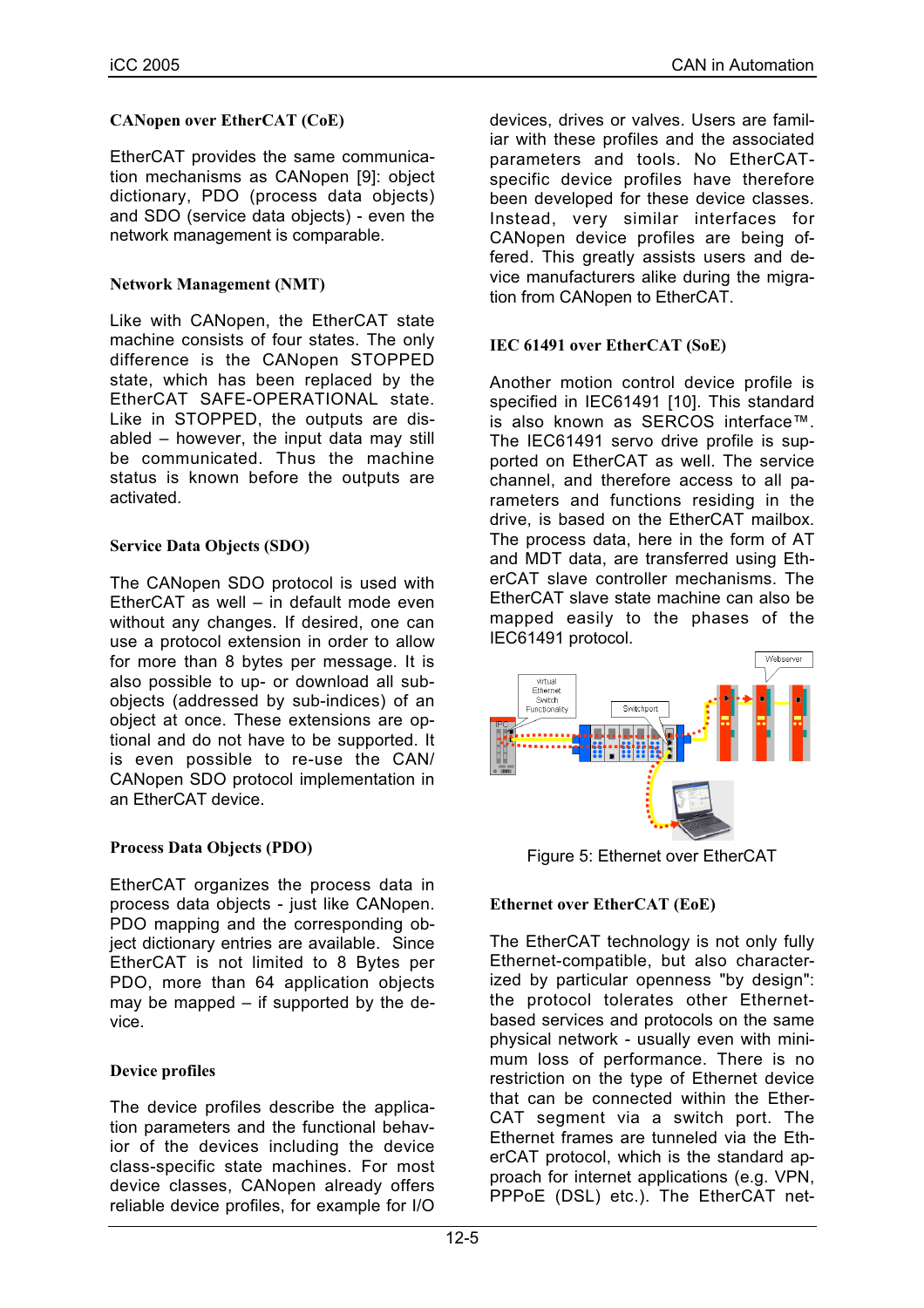work is fully transparent for the Ethernet device, and the real-time characteristics are not impaired (see Fig. 5).

EtherCAT devices can additionally feature other Ethernet protocols and thus act like a standard Ethernet device. The master acts like a layer 2 switch that redirects the frames to the respective devices according to the address information.

All internet technologies can therefore also be used in the EtherCAT environment: integrated web server, e-mail, FTP transfer etc.

## **File Access over EtherCAT (FoE)**

This very simple protocol similar to TFTP enables access to any data structure in the device. Standardized firmware upload to devices is therefore possible, irrespective of whether or not they support TCP/IP.

#### **Master-Implementation**

EtherCAT uses standard Ethernet controllers where real cost savings can be achieved: in the master. No communication coprocessors are required, since usually only one Ethernet frame has to be sent per cycle. EtherCAT therefore is the only Ethernet solution for demanding realtime requirements that does not require special master plug-in cards. The onboard Ethernet controller or a costeffective standard NIC card is sufficient. The master is usually implemented as a pure software solution.

Implementation of an EtherCAT master is very easy, particularly for small and medium-sized control systems and for clearly defined applications. For example a PLC with a single process image: if it does not exceed 1488 bytes, cyclic sending of a single Ethernet frame with the cycle time of the PLC is sufficient. Since the header does not change at run time, all which is required is a constant header to be added to the process image and the result to be transferred to the Ethernet controller.

The process image is already sorted, since with EtherCAT process data sorting does not occur in the master, but in the slaves - the peripheral devices insert their

data at the respective points in the passing frame.

#### **Master Sample Code**

Master sample code for supporting a master implementation is available for a nominal fee. The software is supplied as source code and comprises all EtherCAT master functions, including Ethernet over EtherCAT. All the user has to do is adapt the code, which was created for Windows environments, to the target hardware and the RTOS used (see Fig. 6).



Figure 6: Master Sample Code Structure

## **Monitor Tools**

Since EtherCAT uses standard Ethernet frames according to IEEE 802.3, any commercially available Ethernet monitoring tool can be used for monitoring Ether-CAT communication. In addition, free parser software for Ethereal (an open source monitoring tool) and the Microsoft network monitor is available for processing and displaying recorded EtherCAT data traffic.

#### **Slave-Implementation**

A cost-effective EtherCAT slave controller (ASIC or FPGA) is used in the slave device. For simple devices, no additional microcontroller is required. For more complex devices, EtherCAT communication performance is almost independent of the performance capability of the controller used, making the device cost-effective.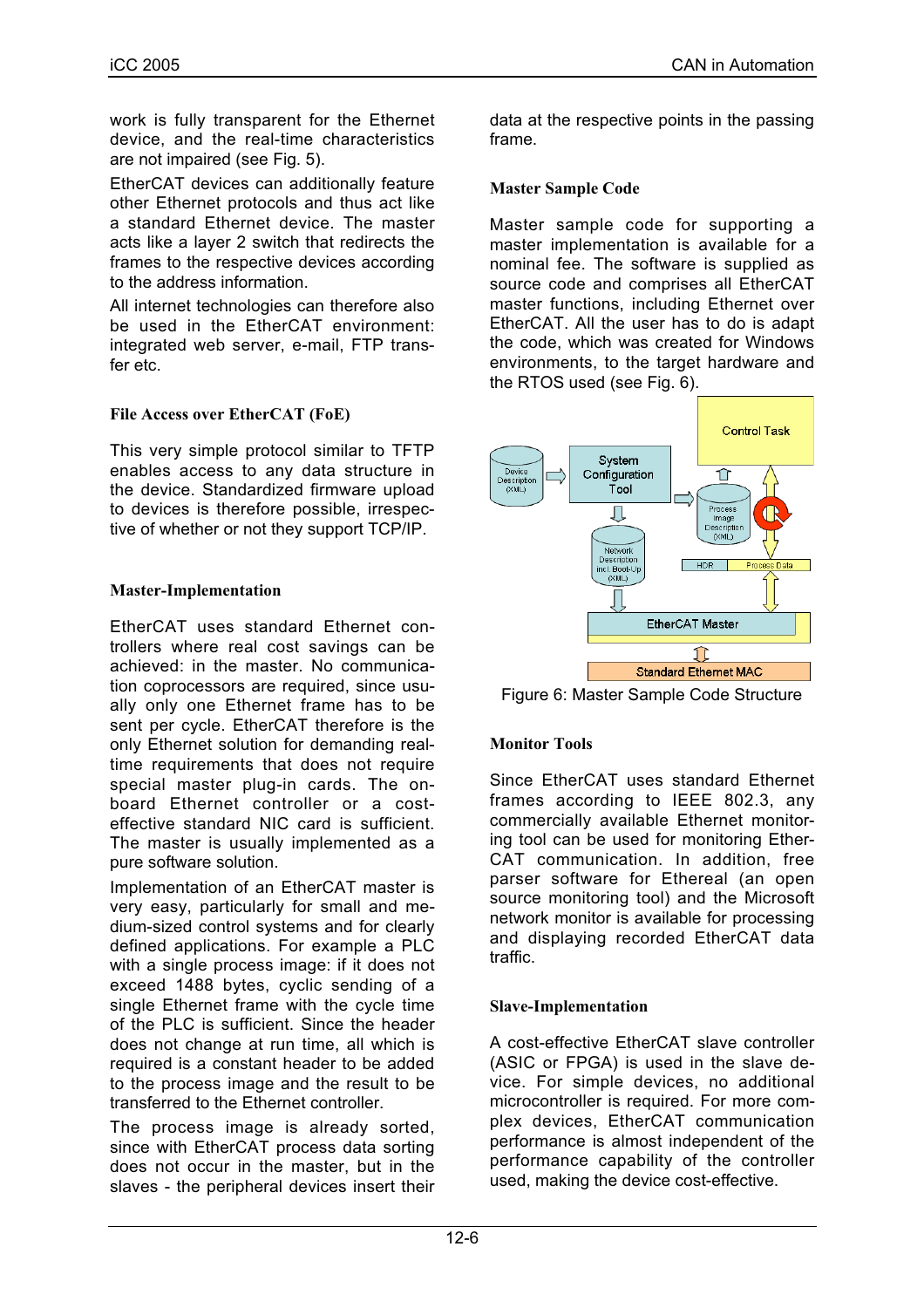EtherCAT slave controllers are available or are in preparation from several manufacturers. The slave controllers developed by Beckhoff (available via semiconductor distribution) feature an internal DPRAM and offer a range of interfaces for accessing this application memory:

- The serial SPI (serial peripheral interface) is intended particularly for devices with small process data quantity, such as analog I/O modules, sensors, encoders or simple drives.
- The 32-bit parallel I/O interface is suitable for the connection of up to 32 digital inputs/outputs, but also for simple sensors or actuators operating with 32 data bits.
- The parallel 8/16-bit microcontroller interface corresponds to conventional interfaces for fieldbus controllers with DPRAM interface. It is particularly suitable for more complex devices with larger data volume.

For supporting a slave implementation, an evaluation kit is available, including slave application software in source code and a test master.

#### **Infrastructure costs**

Since no hubs and switches are required for EtherCAT, costs associated with these devices including power supply, installations etc. are avoided. Standard CAT5 cables and standard connectors are used, if the environmental conditions permit this.

#### **EtherCAT Technology Group**

Everyone should be able to use and implement EtherCAT. The EtherCAT Technology Group promotes this philosophy. The ETG is a forum for end users from different sectors, and for machine manufacturers and suppliers of powerful control technology with the aim of supporting and promoting EtherCAT technology. The wide range of industry sectors that are represented ensures that EtherCAT is optimally prepared for a large number of applications. With their qualified feedback, the system partners ensure simple integration of the hardware and software components in all required device classes.

ETG was established in November 2003 and today is the largest industrial Ethernet organization, with the number of member companies currently standing at over 160. ETG has member companies from Austria, Belgium, Canada, China, Finland, France, Germany, Great Britain, India, Israel, Italy, Korea, Liechtenstein, the Netherlands, Singapore, Sweden, Switzerland, Taiwan, Turkey and the USA.

#### **International standardization**

Disclosure is not only driven from within the EtherCAT Technology Group - the international standardization of EtherCAT has also been initiated already. The IEC management board has accepted the EtherCAT Technology Group as an official liaison partner of the IEC working groups for digital communication. The EtherCAT specification was submitted to IEC in November 2004 and has already advanced to the voting process. ISO has also accepted an accelerated standardization procedure for EtherCAT, so that EtherCAT is expected to obtain the status of an official IEC and ISO specification quite soon.





#### **EtherCAT represents proven technology**

EtherCAT is already used commercially: following positive experience with a pilot